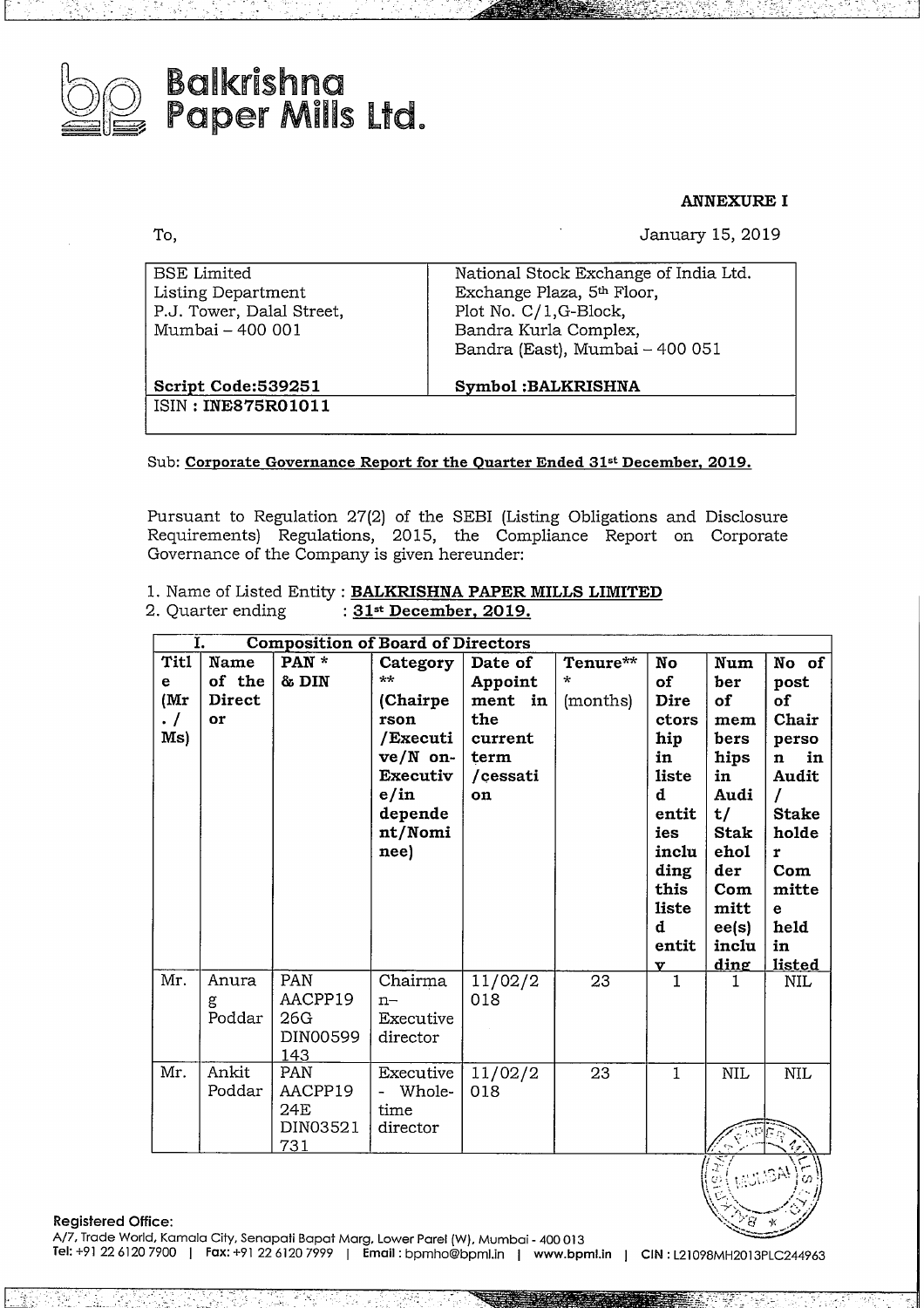|          |                                         | <b>Balkrishna</b>                                                                                                                                                                                                                                                                                                                                                                        |                                         |                   |    |                                                                                        |                |                |
|----------|-----------------------------------------|------------------------------------------------------------------------------------------------------------------------------------------------------------------------------------------------------------------------------------------------------------------------------------------------------------------------------------------------------------------------------------------|-----------------------------------------|-------------------|----|----------------------------------------------------------------------------------------|----------------|----------------|
|          |                                         | Paper Mills Ltd.                                                                                                                                                                                                                                                                                                                                                                         |                                         |                   |    |                                                                                        |                |                |
| Mr.      | Shruti<br>sheel<br>Jhanw<br>ar          | PAN<br>ADPPJ91<br>06N<br>DIN03582<br>803                                                                                                                                                                                                                                                                                                                                                 | Executive<br>Whole-<br>time<br>director | 11/02/2<br>018    | 23 | 1                                                                                      | $\overline{2}$ | <b>NIL</b>     |
| Mr.      | Raman<br>lal<br>В.<br>Golech<br>a       | PAN<br>ABBPG19<br>19Q<br>DIN07987<br>241                                                                                                                                                                                                                                                                                                                                                 | Independ<br>ent<br>Director             | 20/11/2<br>017    | 25 | $\mathbf{1}$                                                                           | $\mathbf{1}$   | 1              |
| Mr.      | Harish<br>Naren<br>dra<br>Motiw<br>alla | PAN<br>AFAPM14<br>47A<br>DIN00029<br>835                                                                                                                                                                                                                                                                                                                                                 | Independ<br>ent<br>Director             | 11/02/2<br>015    | 59 | 6                                                                                      | 5              | $\overline{4}$ |
| Mr.      | Rakes<br>h.<br>N.<br>Garodi<br>a        | PAN<br>AAAPG87<br>36D<br>DIN00143<br>438                                                                                                                                                                                                                                                                                                                                                 | Independ<br>ent<br>Director             | 11/02/2<br>015    | 59 | $\overline{4}$                                                                         | $\overline{7}$ | 1              |
| Ms.      | Meghn<br>a Shah                         | PAN<br>AVOPS25<br>20 <sub>C</sub><br>DIN07081<br>068                                                                                                                                                                                                                                                                                                                                     | Independ<br>ent<br>Director             | 11/02/2<br>015    | 59 | $\mathbf{1}$                                                                           | <b>NIL</b>     | <b>NIL</b>     |
| Exchange |                                         | PAN number of any director would not be displayed on the website of Stock                                                                                                                                                                                                                                                                                                                |                                         |                   |    |                                                                                        |                |                |
|          | them with hyphen                        | **Category of directors means executive/non-executive/independent/Nominee.<br>if a director fits into more than one category write all categories separating<br>*** to be filled only for Independent Director. Tenure would mean total period<br>from which Independent director is serving on Board of directors of the listed<br>entity in continuity without any cooling off period. |                                         |                   |    |                                                                                        |                |                |
| П.       | Name of Committee                       | <b>Composition of Committees</b>                                                                                                                                                                                                                                                                                                                                                         | Name of                                 | Committee members |    | Category<br>(Chairperson/Executive/<br>Non-<br>Executive/independent/N<br>ominee) $\&$ |                |                |

**Registered Office:**<br>A/7, Trade World, Kamala City, Senapati Bapat Marg, Lower Parel (W), Mumbai - 400 013 **Tel:** +91 <sup>22</sup> <sup>6120</sup> <sup>7900</sup> <sup>I</sup> **Fax:** +91 <sup>22</sup> <sup>6120</sup> <sup>7999</sup> <sup>I</sup> **Email :** bpmho@bpml.in [ **www.bpml.mn CIN :** L21098MH2013PLC244963

ÜΙ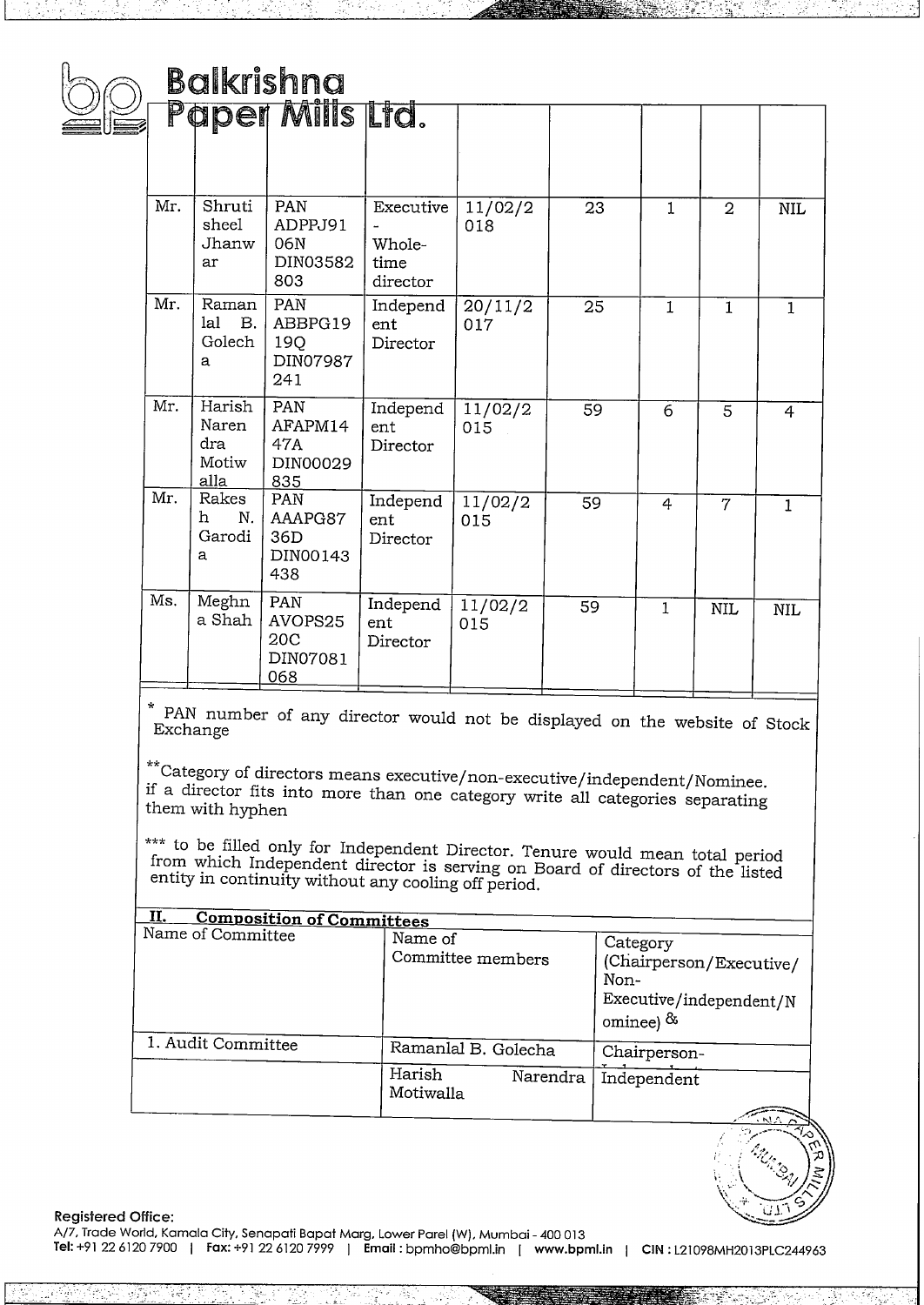## Balkrishna<br>Papar Mill panaisma<br>Paper Mills Lfd.

| Paper milis Ltd.                                                                                                                                                                           |                                                                                       |                                                                                          |  |
|--------------------------------------------------------------------------------------------------------------------------------------------------------------------------------------------|---------------------------------------------------------------------------------------|------------------------------------------------------------------------------------------|--|
|                                                                                                                                                                                            | Rakesh N. Garodia                                                                     | Independent                                                                              |  |
|                                                                                                                                                                                            | Shrutisheel Jhanwar                                                                   | Executive                                                                                |  |
| 2. Nomination<br>&<br>Remuneration Committee                                                                                                                                               | Ramanlal B. Golecha                                                                   | Chairperson<br>Independent                                                               |  |
|                                                                                                                                                                                            | Narendra<br>Harish<br>Motiwalla                                                       | Independent                                                                              |  |
|                                                                                                                                                                                            | Rakesh N. Garodia                                                                     | Independent                                                                              |  |
| 3.<br>Risk<br>Management<br>Committee(if applicable)                                                                                                                                       | N.A.                                                                                  | N.A.                                                                                     |  |
| 4. Stakeholders Relationship<br>Committee'                                                                                                                                                 | Rakesh N. Garodia                                                                     | Chairperson<br>Independent                                                               |  |
|                                                                                                                                                                                            | Narendra<br>Harish<br>Motiwalla                                                       | Independent                                                                              |  |
|                                                                                                                                                                                            | Anurag Poddar                                                                         | Executive                                                                                |  |
|                                                                                                                                                                                            | Shrutisheel Jhanwar                                                                   | Executive                                                                                |  |
| & Category of directors means executive/non-executive/independent/Nominee. if<br>a director fits into more than one category write all categories separating them with<br>hyphen           |                                                                                       |                                                                                          |  |
| <b>Meeting of Board of Directors</b><br>III.                                                                                                                                               |                                                                                       |                                                                                          |  |
| of Meeting<br>$\overline{\text{Date}}(s)$<br>relevant<br>(if<br>the<br>Quarter<br>$\mathop{\mathrm{in}}$<br>any) -<br>previous<br>quarter                                                  | Date(s) of Meeting (if any) in the                                                    | between<br>Maximum gap<br>any<br>consecutive<br>(in<br>two<br>number of days)            |  |
| 30th July, 2019                                                                                                                                                                            | 24th October, 2019                                                                    | 85 days                                                                                  |  |
| <b>Meeting of Committees</b><br>IV.                                                                                                                                                        |                                                                                       |                                                                                          |  |
| Whether<br>$\overline{\text{of}}$<br>$\overline{Date}(s)$<br>meeting of<br>requirem<br>the committee<br>ent<br>in the relevant<br>Quorum<br>quarter<br>met<br>(details)<br>Audit Committee | $Date(s)$ of meeting<br>of the<br>committee<br>of<br>the<br>in<br>previous<br>quarter | Maximum<br>gap<br>between<br>two<br>any<br>consecutive<br>meetings<br>in<br>οf<br>number |  |
|                                                                                                                                                                                            |                                                                                       |                                                                                          |  |

<u>I- JAKAT BATURAN DARI BATU ASAL BATU BATU DI KELILAHAN KERANG BATU DI BADAN D</u>

 $\frac{24}{4}$  October, Yes. Three  $30^{th}$  July, 2019 85 days<br>2019 members were members present  $*$ This information has to be mandatorily be given for audit committee, for rest of

This information has to be mandatorily be given for audit committee, for reference the committees giving this information is optional<br> **V. Related Party Transactions** 



A77, Irade world, Kamaid City, Senapati Bapat Marg, Lower Parel (W), Mumbai - 400 013<br><mark>Tel: +</mark>91 22 6120 7900 | Fax: +91 22 6120 7999 | Email : bpmho@bpml.in | w<mark>ww.bpml.in | CIN</mark> : L21098MH2013PLC244963 A/7, Trade World, Kamala City, Senapati Bapat Marg, Lower Pare! (W), Mumbai - <sup>400</sup> <sup>013</sup>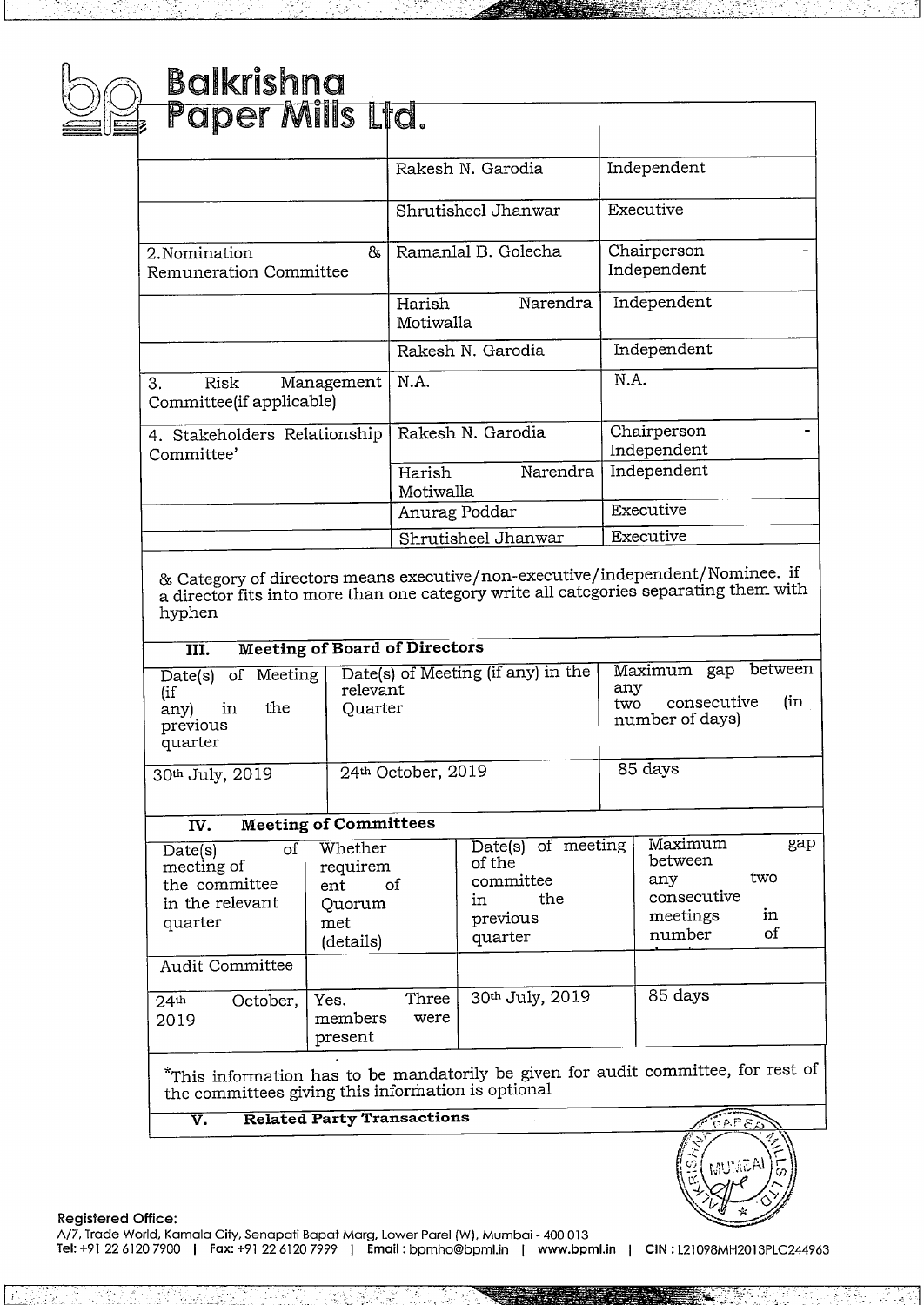

## Balkrishna and Control and Control and Control and The Top Italian States and Top Italian States and Top Italia

| Subject                                                                                                      | Compliance status (Yes/No/NA)<br>(refer note below) |
|--------------------------------------------------------------------------------------------------------------|-----------------------------------------------------|
| Whether prior approval of audit committee<br>obtained                                                        | Yes                                                 |
| Whether shareholder approval obtained for<br>material RPT                                                    | <b>N.A.</b>                                         |
| Whether details of RPT entered into<br>pursuant to omnibus approval have<br>been reviewed by Audit Committee | N.A.                                                |

#### *Note*

1. In the column "Compliance Status", compliance or non-compliance may be indicated by Yes/No/N.A. For example, if the Board has been composed in accordance with the requirements of Listing Regulations, "Yes" may be indicated. Similarly, in case the Listed Entity has no related party transactions, the words "N.A." may be indicated.

### **VI. Affirmations**

- 1. The composition of Board of Directors is in terms of SEBI (Listing obligations and disclosure requirements) Regulations, 2015. **Yes**
- 2. The composition of the following committees is in terms of SEBI(Listing obligations and disclosure requirements) Regulations, 2015<br>a. Audit Committee
	-
	- a. Audit Committee **The Committee State**<br>**b.** Nomination & Remuneration Committee **Yes**
	- b. Nomination & Remuneration Committee **Yes** c. Stakeholders Relationship Committee
	- d. Risk Management Committee (applicable to the top 100 listed entities) **N. A.**
- 3. The committee members have been made aware of their powers, role and responsibilities as specified in SEBI (Listing obligations and disclosure requirements) Regulations, 2015. **Yes**
- 4. The meetings of the board of directors and the above committees have been conducted in the manner as specified in SEBI (Listing obligations and disclosure requirements) Regulations, 2015. **Yes**



·.1

**Registered Office:**

A/7, Trade World, Kamala City, Senapati Bapat Marg, Lower Parel (W), Mumbai-400 <sup>013</sup> Tel:+912261207900 <sup>I</sup> Fax:+912261207999 ] Email : bpmho@bpml.in [ **www.bpml.in CIN :** L21098MH2013PLC244963